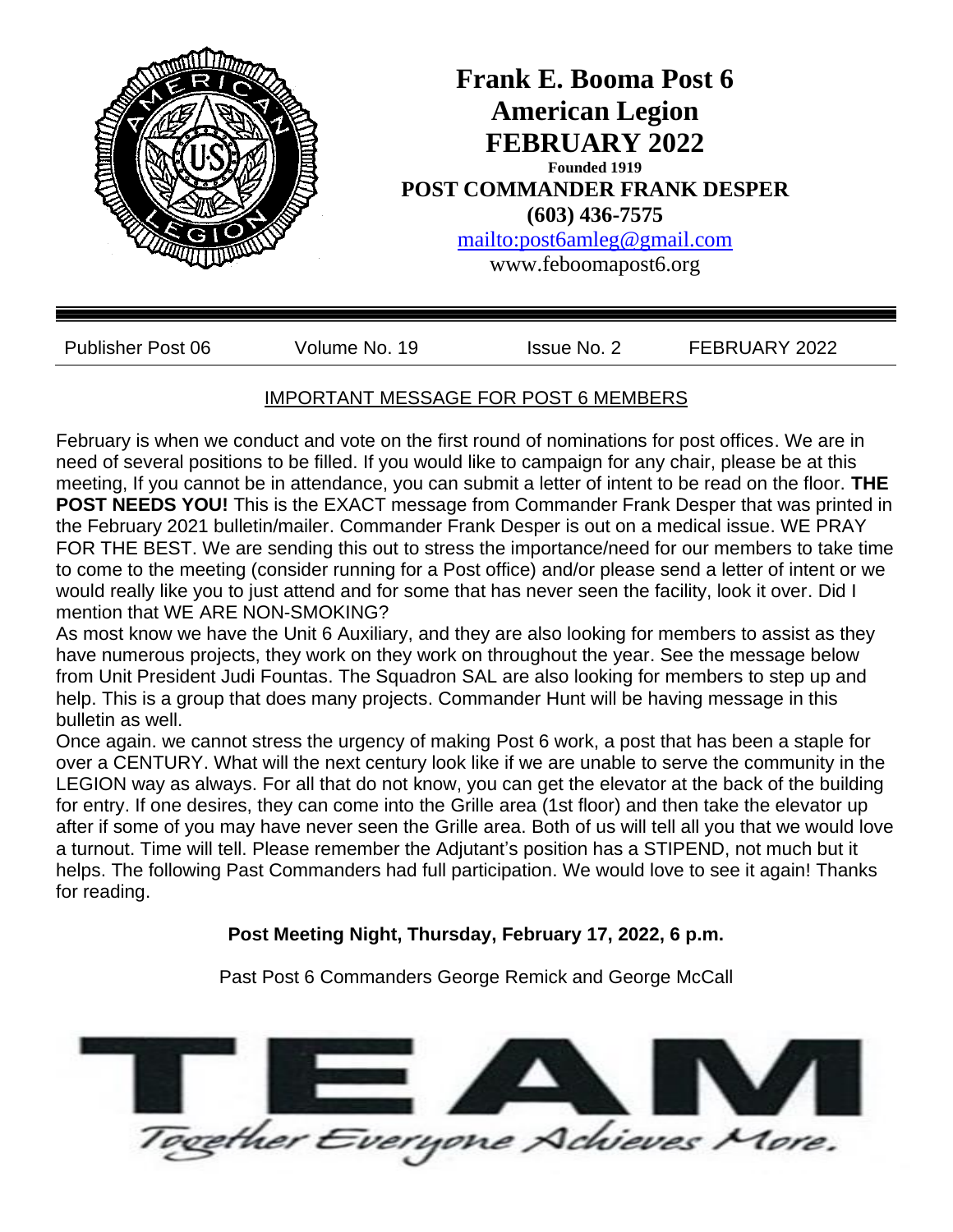#### SQUADRON COMMANDER'S MESSAGE

Hi everyone, hope everybody is doing well. Our next S.A.L. meeting will be held on Wednesday, February 16<sup>th</sup> at 6:00pm in the upstairs hall at the post, at this meeting we will be holding 1<sup>st</sup> nominations for officers. If you would like to run for an office, please attend the meeting or submit a letter of intent before the meeting. Second nominations will be held at the regularly scheduled S.A.L. meeting for March. Our 2022 S.A.L. membership renewals have been coming in pretty slow this year, if you haven't renewed yours, please do so when you can.

Michael Hunt, S.A.L. Commander

## STEWARD'S MESSAGE

Hi there, I hope everyone had a great and safe January! I would like to thank everyone who has been coming out and supporting us during this challenging time. Would like to let everyone know our Commander, Frank Desper, is still in the hospital. He has been on quite the rollercoaster ride. He is still fighting, so please keep him in your prayers and thoughts. We all miss him very much! We do have plenty of entertainment for everyone to enjoy. **Karaoke** will be (1<sup>st</sup> Friday & 3<sup>rd</sup> Saturday) **February 4th & 19th** from **7 pm to 11 pm**. Always a fun time with amazing people. Come on down and sing your heart out. We also have **Trivia** (2nd & 4th Friday) **February 11th & 25th** from **6 pm to 9 pm**. It is so much fun. If you have not been able to make it, please do. Bring your friends and challenge your minds. It is a mixture of trivia questions. And depending on how many people show up, depends on how much the 1st & 2nd prizes are going to be. Come join us for our **Band Nights!!**  The talented **Magic Hat** will be back on **February 12th**! If you have not heard them, please come, and see them. You will not be disappointed!! We also have a new band coming to preform, The Quickfire will be playing here **February 26th**! Come welcome this amazing band to our Legion. Both bands will be playing from **7 pm to 11 pm**.

We also have our weekly Surf & Turf every Saturday from 3 pm to 5 pm. We really need some volunteers to help keep it going every week. Whether it is to help take money, make the food for everyone to enjoy, or to call. Please if you have any free time and would like to help, please let someone know. All help will be appreciated! I hope everyone stays safe! Have a wonderful and **Happy Valentine's Day**!

Sondra Cordero, Grille Steward

### PRESIDENT'S MESSAGE

Not too much to share this month. Donations for the food pantry is very low, not enough to donate. The winter clothing donations have disappeared so right now we do not have anything to donate to the homeless shelters. I, for one, am very disappointed. Attendance at meetings has not improved, so it is hard to get programs started without volunteers. We are not in a good place as an Auxiliary and we do not want to lose our charter, but we need the help of all members who can volunteer a little time, or we may not have a choice. We are all aware of how prices have skyrocketed. This is evident with our Surf and Turf food purchases. We are not making ends meet to well. We are all feeling the high cost of everything these days. We may have to change the Surf and Turf activity. More information to come soon. Hope everyone is doing well during these times with Covid and soaring prices.

Please pray for our Commander Frank. He is fighting the fight and we all need him back.

Judi Fountas, Unit President